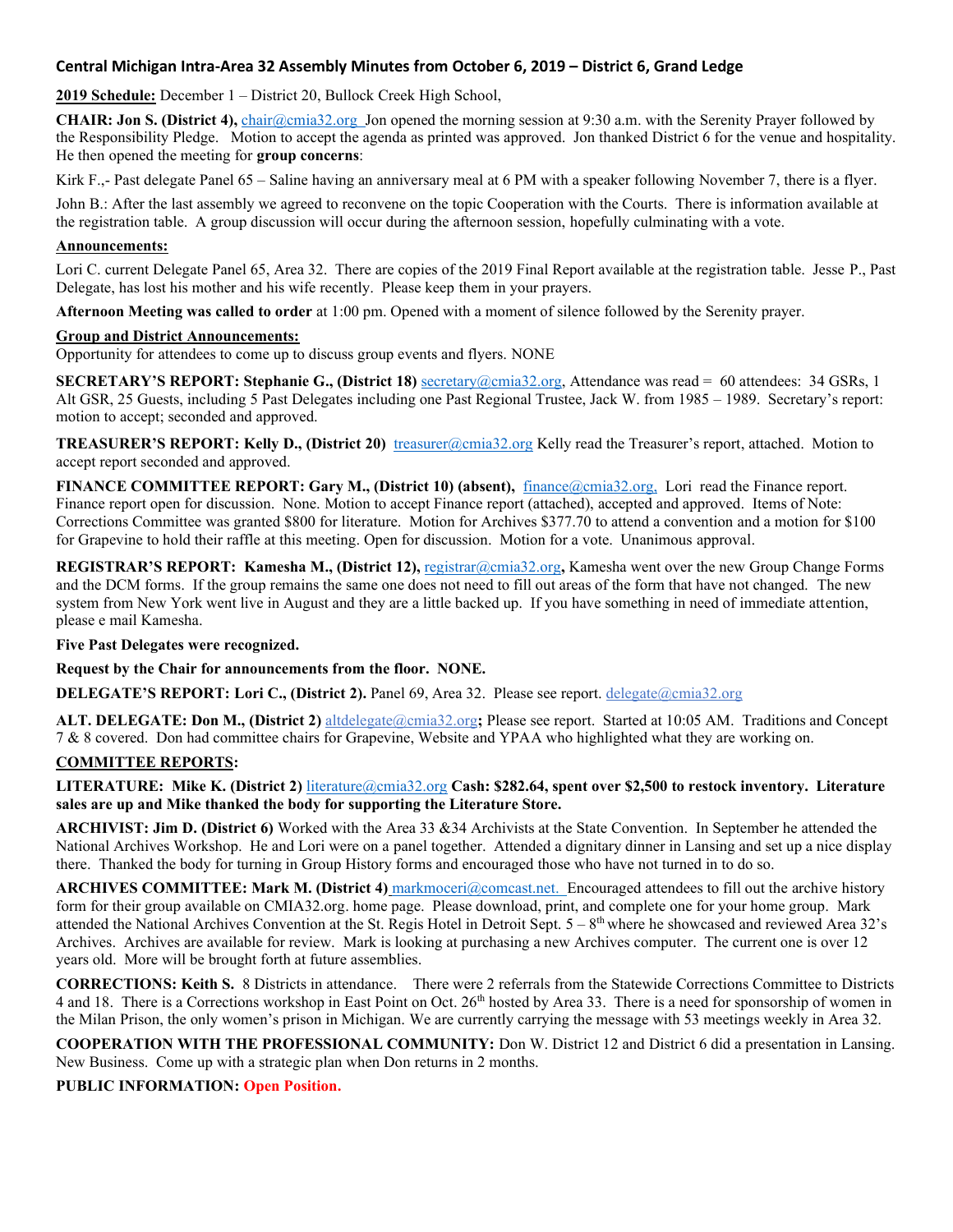**FORUM: Tom R., (District 2)** Area 32 sponsored 11 people, 9 showed up. Heather attended Forum and enjoyed the Q & A sessions held. There was a lot of information disseminated. Tom asked three people who attended Forum on Scholarship to get up and discuss their experiences at Forum as first-time attendees. Attending Forum helps attendees put names with faces and understand further what the people in New York do. It puts in perspective where the money we send to New York goes. The attendees from New York were informative & personable just like we at the local level are.

**GRAPEVINE:** Kate L., (District 2) –Kate said there were six attendees at the GV committee meeting. She conducted four giveaways using ticket drawings. If you would like a presentation on Grapevine at your group meeting, please contact Kate.

## **ACCESSIBILITIES:** [specialneeds@cmia32.org](mailto:specialneeds@cmia32.org) **Open Position**

**INTERGROUP LIAISON: Kirk F., (District 4)** [saltcity@comcast.net](mailto:saltcity@comcast.net) Discussed the relationships between the Districts & Central Offices. He feels these two groups can work together. If you have a Unity Council or an Intergroup or Central Office, he recognized differences of the past and encouraged sending a representative to the next Area meeting. No one from Unity Council has attended Liaison Assembly to date. He invited and encouraged people to attend in December.

#### **TREATMENT FACILITIES: Open Position**

**WEBSITE: Jamie P., (District 22),** Has reached out to many webmasters in Area 32. Trying things on the District 22 website to see if they work well in order to consider them for the Area 32 website. Putting together a team to revamp the Area 32 Website and make in mobile friendly. Would like to get this completed before the International Convention happens. Districts who put a printable version of their meeting schedules on their websites have to purchase less schedules since people can print them independently.

**YPAA: Ethan M., (District 4**) [mckay1er@cmich.edu](mailto:mckay1er@cmich.edu) Working on revamping their bid letter to host the MIDYPAA Statewide Convention. Motion that Area 32 recognize MIDYPAA and if they win the bid, they will host the event around the weekend of Thanksgiving and that there be no competing Area 32 events around the time of the MIDYPAA statewide conv. There is not a set date yet. The contract date is the weekend following Thanksgiving. The vote was in favor unanimously. A second letter is to state the same request for AAYPAA. They are competing for the same event. Carried unanimously.

## **OLD BUSINESS:**

- December 1st Assembly is in Bullock Creek at the High School, Midland MI.
- CPC Appeal to GSO update by John B. A CPC Committee has been studying this for 3 years. John reminded the body that this is not about excluding anyone from AA. Halfway through the committee work their tack changed, to how can we better serve the AA person. How to get Judges and Court personnel to adhere to AA. They decided that we need a new guideline. Every current one has a subtitle. The purpose of these guidelines is to assist in reaching an informed group conscience. The rewrite focuses on the traditions mentioned, and to address the tradition concerns and decide whether to sign these. This new guideline would allow groups to make informed decisions about CPC. We should be working with alcoholics ensnared in the legal system. Over 50% of people assigned to attend AA meetings are NOT alcoholics. He proposed that the Body endorse the guideline so that it may be sent forward to New York, as an appeal of a previously submitted agenda item. He presented a draft letter and requested a motion to form a committee to write a letter and present it at the December 1<sup>st</sup> Assembly. He moved that the body consider that the letter as a support for the guidelines that have been presented. Packet was distributed prior to this meeting.Motion was accepted and open for discussion: Lori C: explained about the blue card. The purpose of an open meeting, and a closed meeting, per the pamphlet What is A Group. It was suggested that this be placed on the blue card and was voted down resoundingly. Groups should decide what they do, it is not our job to dictate to them, but only make suggestions. She is opposed to the motion because of this. Jesse P.: asked a question whether it is John's intent to become an agenda item at the next General Service Meeting. John reiterated that this is the intent and asked for further discussion. Ethan: asked whether this letter is the rewrite. John: Yes. Ethan asked what is different between the two. John stated that there is material in common in both. The question has been called unanimously. Jon S. re-asked the question (vote). Vote occurred. 14 Yes 17 No. Jon asked for a minority opinion. There were none. Motion was not carried.
- Hosting Opportunities for 2020: February, April & December of 2020. District 10 is a possibility for February but will be getting back to the Secretary once they have a vote at their District meeting next week.
- There was a motion on the floor to revote on the item of the CPC item on the floor by John B. Jesse stated that since the motion has been voted on, the issue can be brought up later, but the current motion is out of order. Mark M. Agreed with Jesse and Dennis. The vote must stand for now and the issue should be brought up again at the next meeting. Jon S. stated that the Chair called the motion out of order and that the motion can be brought up again due to the lack of validity to the vote.

#### **NEW BUSINESS:**

- Accessibilities Chair, Treatment Facilities Chair, Alternate Treasurer, and Alternate Chair positions are open.
- Stanley volunteered for the Treatment Facilities chair position and will work with Accessibilities as well.
- Reese group made a motion to have a tip jar created for the Delegate and the Alternate Delegate registration fees and expenses for the 2020 convention.
- Open call for new business. Nothing was brought forth.

Motion to close. Meeting Adjourned at 2:31 PM.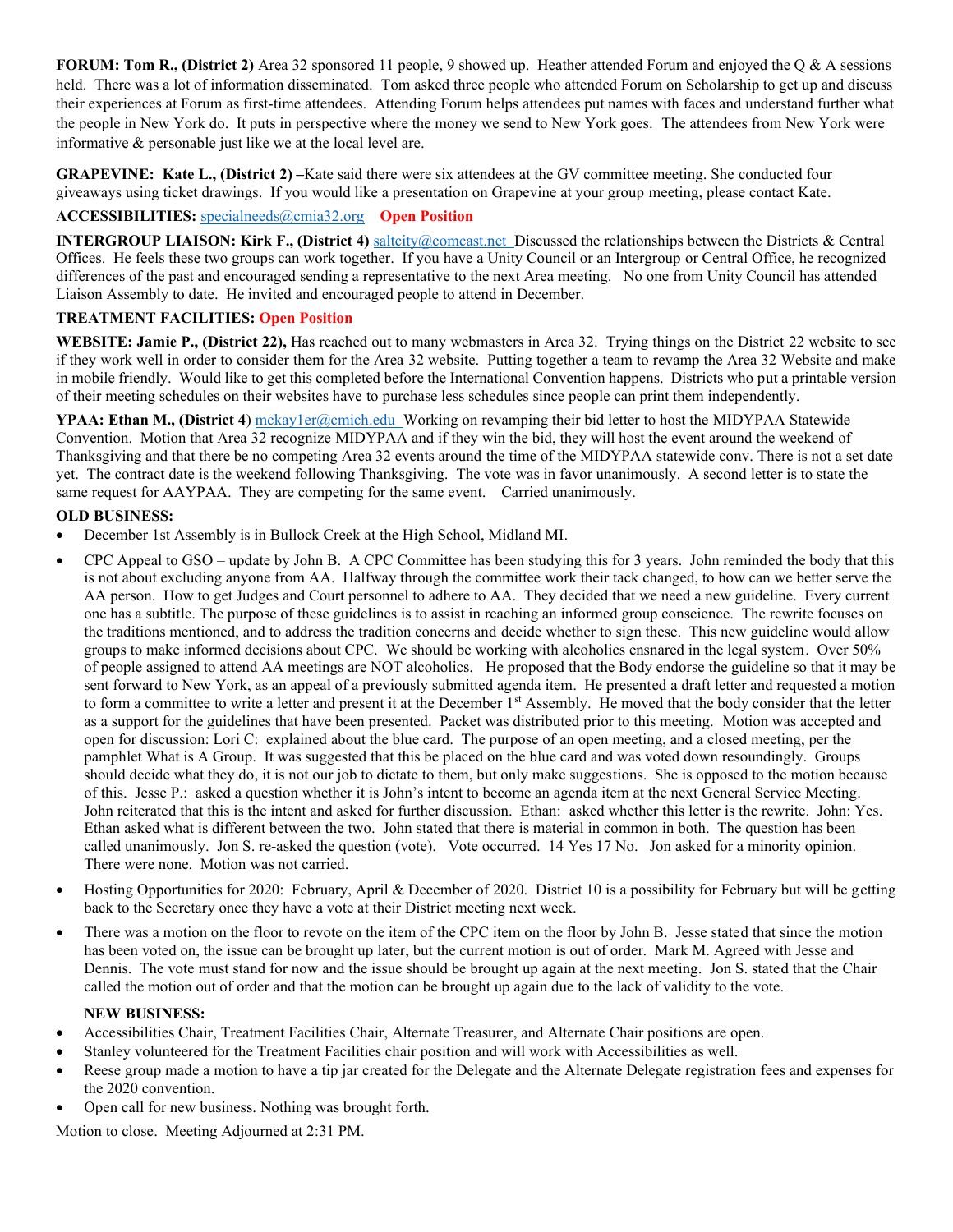# **CMIA 32 Delegates Report Lori Conant Panel 69** October 6, 2019 **Grand Ledge, MI**

Just as usual for my service position, I have been busy traveling, sharing and doing service as asked throughout our state of Michigan.

I attended the Michigan State Convention in August in downtown Detroit and had a wonderful time in fellowship with the members I came in contact with. I did lead one of the panels and learned about concerns from our members at the various workshops held throughout the weekend. Area 32 had a team of members who participated in a competitive game of A.A. Jeopardy which was a lot of fun. I also learned that Detroit is holding true to its promises of revitalizing the downtown area and the area is much improved aesthetically and safer than it has been in the past. It should be already to go by our International Convention in July 2020.

I then returned to downtown Detroit and attending one day at the National A.A. Archives Convention and learned some things about archiving that I had previously not known. My eyes have been opened as to why we have saved so much of our history in A.A. and how it is really important to our fellowship.

My husband was charged with the task of getting us registered and getting a hotel room on September 9 when the registration went live for the International Convention. After about an hour and half online and many refreshes later, he had us registered and a hotel room booked in Greektown for the International Convention. He did well all things considered and I am excited about attending my first International Convention in 2020.

I was asked to come to Bay City on Saturday September 14 and present my Delegates report at an open speaker meeting at the Log Cabin. I have always loved the Log Cabin's ambiance and warm welcomes every time I have been invited there and this time was no exception. I had the opportunity to speak to gentleman who was newly sober before and after my presentation who had no idea of the variety of service opportunities in A.A, He was so enthused that when I returned the next morning to attend a closed meeting, he had stepped up to lead that particular meeting with three weeks sobriety. He told me that I had "inspired" him. What he doesn't realize is that it was him who inspires me to continue to serve.

I then was asked to come to Alpena last weekend to do a Delegates report for the District members on Saturday morning and then share at an open speaker meeting on Saturday evening. They kept thanking me for traveling the distance to do this, but as usual, it was the members that I met whom I thank for inviting me. They have a small but active group of District members who have an enthusiasm for the services they provide and plans are already underway for next years Sober Saturday and Area meeting in June of next year. I had the opportunity to speak to a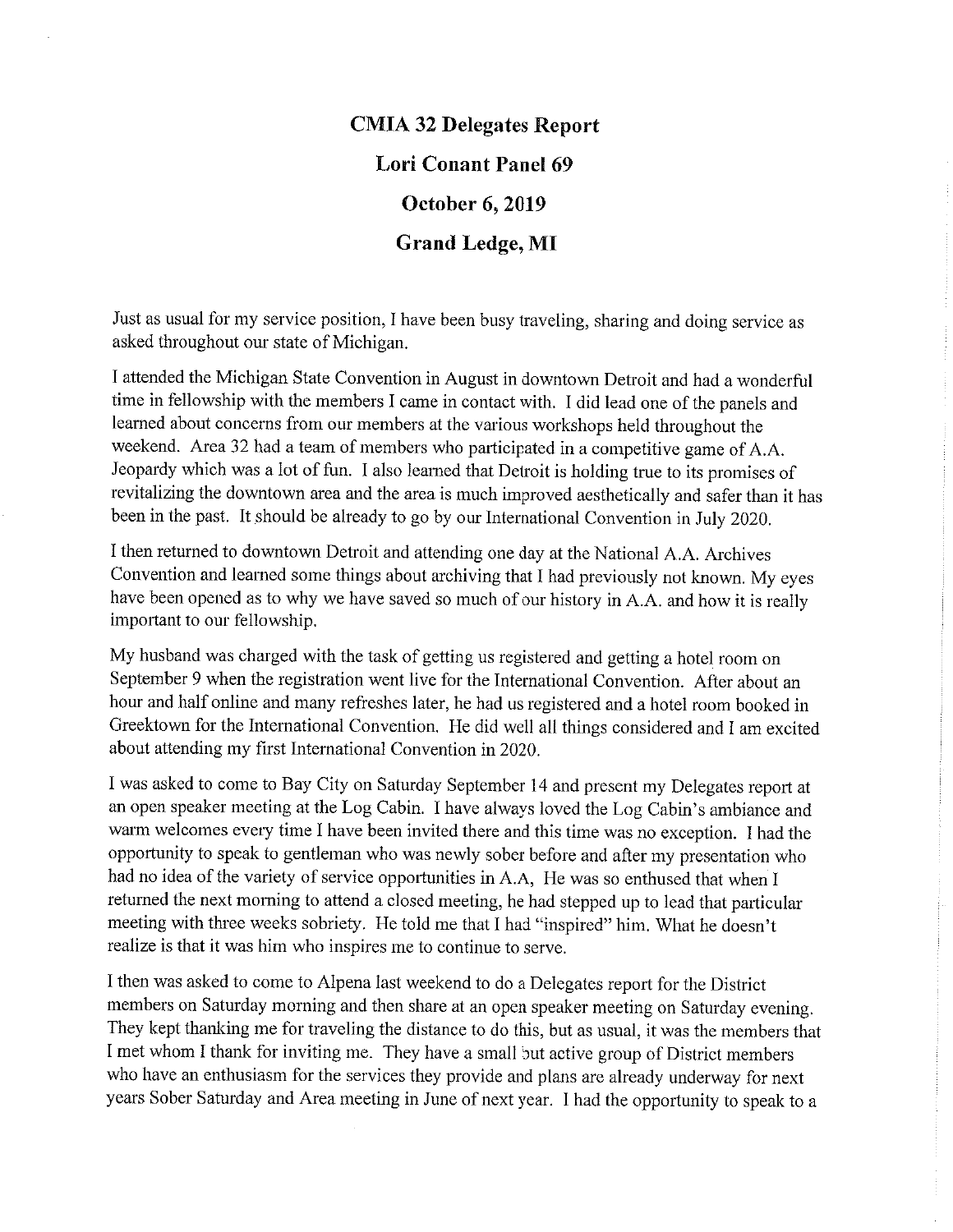Past Delegate from Ohio who served the General Service Conference when Jack W. was our East Central Regional Trustee and his wife Judy served as Delegate for Area 32. He shared some of the stories around the "blue card" that we use as a service piece for open and closed meetings and I shared how one of the agenda items we had this year concerned that very same "blue card". It was humbling to hear from him that he felt I gave a very informative Delegates report in the time allotted to me and told me to "keep up the good work".

As we move throughout this year, I have no more Delegates reports scheduled but I believe I have been asked and attended all the Districts in which they have the participation at the District level in which such a report would be valuable to their members.

I look forward to attending the East Central Regional Conference October 18-20, 2019 in Milwaukee, WI and sharing on a panel discussing Accessibilities work in A.A. I am also planning on attending the Statewide Corrections Committee Workshop on October 26, 2019 in Eastpointe, MI and the Statewide Service Meeting in Lansing on October 27, 2019.

I will continue to serve our Area in any capacity as we close out the year and please do not hesitate to contact me with any questions or concerns you, your group or your District may have.

In Love and Service,

Lori Conant Panel 69 Delegate, Area 32